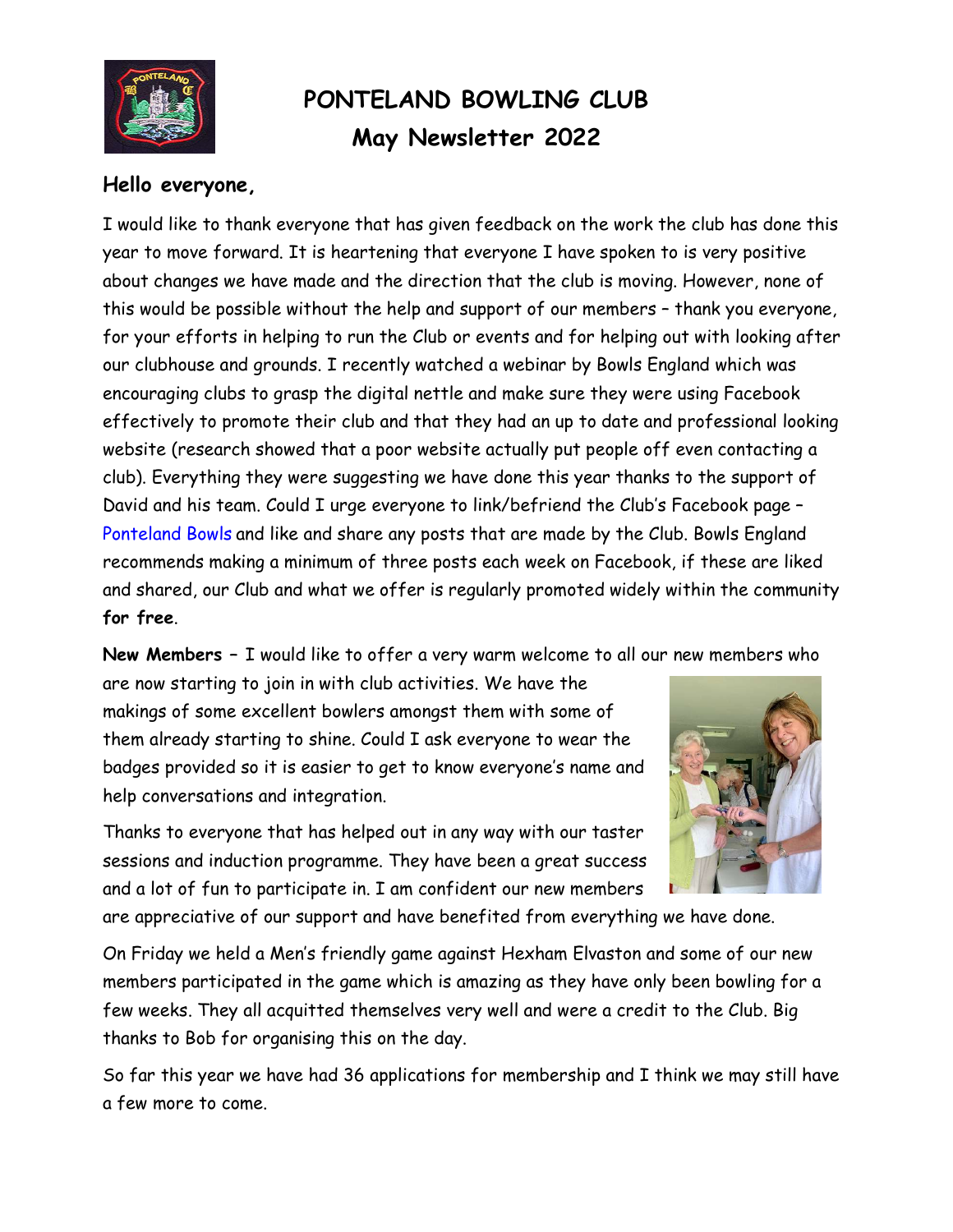On Tuesday at 6.15 we will be meeting with all the new members to discuss a programme of coaching and competition, over the summer, specifically for them and in addition to what the Club has on offer, such as roll ups, Nan Mcleod etc.

# Social Events – Jubilee Weekend

Bank Holiday Jumbles - you still have time to sign up for this event, if you fancy playing get your name down as soon as possible. The sheet is on the notice board by the kitchen hatch. The dress code is to wear something red, white and blue. Turn up 1.30 for a 2.00 start.

BBQ – immediately after the Jumbles from 4.15 to 4.30 onwards we will be having our Summer Barbecue. There are only a few tickets left so if you want one you need to act quickly as numbers are limited to 80. We will be holding a raffle and if anyone can contribute anything that could be a raffle prize it would be much appreciated and will ensure our day goes well. Please pass on any contributions to raffle prizes to any member of the social committee. We also need more contributions from members in the salad or desert department to accompany the barbecued meat – perhaps a rice dish, potato salad, salad etc. If you willing/able to bring a dish, please add your name and type of dish you will bring to the sheet on the notice board to help coordinate the food.

# Party In the Park - Sunday 5<sup>th</sup>

David Redhead has approached the organisers of this event and is going to set up a PBC stall to continue to promote our club and what we do. If anyone is able to lend a hand for an hour to help staff the stall it would be very much appreciated. Please let David know if you can help out in any way.

#### Game against the Town Council

We had scheduled to play a game of bowls with Ponteland Town Council on Sunday 5<sup>th</sup> June as part of the celebrations but unfortunately many of the councillors are unavailable due to their involvement in the Town's celebrations, so the game will be arranged for another time at their convenience.

# Tea, Coffee and Bottled Water

Tea, coffee and bottled water is available in the kitchen for any member that want to stay and have a drink and chat after playing bowls. We will be putting the bottles water in the fridge to keep it cool. The cost for each drink is 50p. There is a container for members to put their money in. Please wash up and put away all cups and utensils when you have finished, leaving the kitchen area clean and tidy for the next members to use. Please also ensure the water heater is turned off by the button that is on the top of the digital display on the heater itself, do not tun the heater off at the plug. See attached sign.

#### Book Corner

We have a small book corner where we loan out books. This is next to the Ladies changing room door. The idea is to offer a loan facility to members and have a small revenue source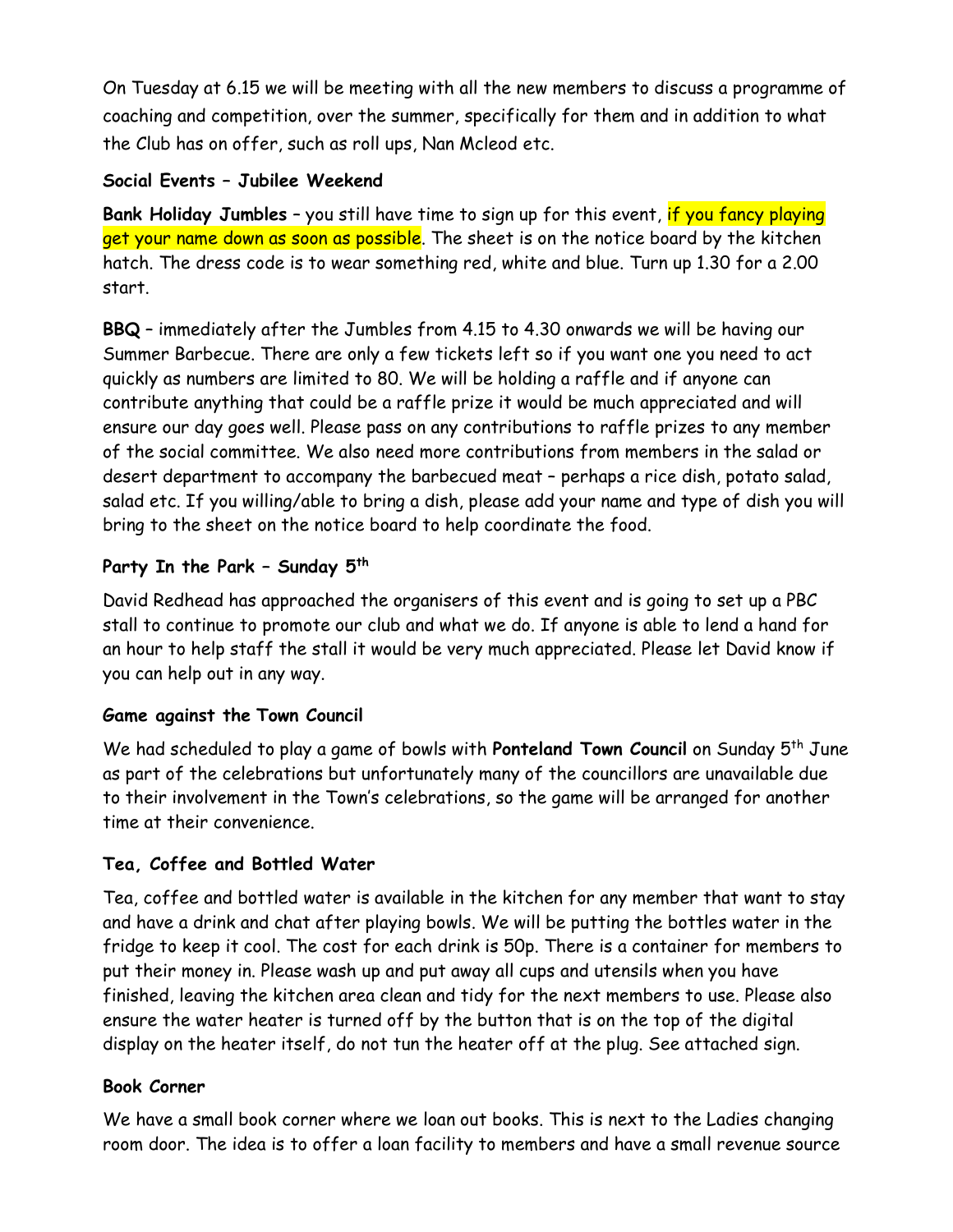for the club. If you wish to borrow a book, please make your donation of 20p into the container provided. Please return the book when you have finished reading it. If anyone wants to donate a book to our loan section, it would be very much appreciated. Please use the book loan corner in the way it was intended if it is abused it may be removed.

#### Bowling Schedule for 2022

Reminder the full fixture list can be found on the edge of the men's notice board in the Clubhouse and on the Club's website under Fixtures 2022. There are also a few fixture list booklets available by the door (50p) towards the cost, if anyone wants one.

# Team News

#### Ladies leagues

# North East League

We have only had one match at Ashington. Sadly we lost 2 rinks and drew the other rink. This meant that we lost the match, overall and only came away with 1 point.

# Collins & Shipley League

Sadly, this year we have only been able to put one team out. Historically, we have always fielded 2 teams.

#### Game 1

4<sup>th</sup> May at away at Amble.

We won one rink and lost 2 rinks and the overall match. As a result, we came away with just 2 points.

#### Game 2

11th May away at Lesbury.

We won one rink and lost 2 rinks and the overall match. As a result, we came away with just 2 points.

# Game 3

18<sup>th</sup> May at home to Amble.

(Revenge is a dish best served cold)

We won all 3 rinks and the overall match. As a result, we came away with all 12 points.

# Game 4

25<sup>th</sup> May at home to Seaton Sluice.

We won two rinks and lost 1 rink but we won the overall match. As a result, we came away with 10 points.

#### Men's leagues

Both out Knight and Parliamentary league teams have had a very encouraging start to their campaigns. After narrowly losing their first game at Souter the Knights are now on a three-game unbeaten run having secured a draw with Astley Park and then two convincing wins over Rockcliffe and Innesfree. Our Parliamentary team has had a fantastic start and is unbeaten and sits at the top of their division. Both teams have been very competitive and our expectations are high for a very successful and enjoyable season.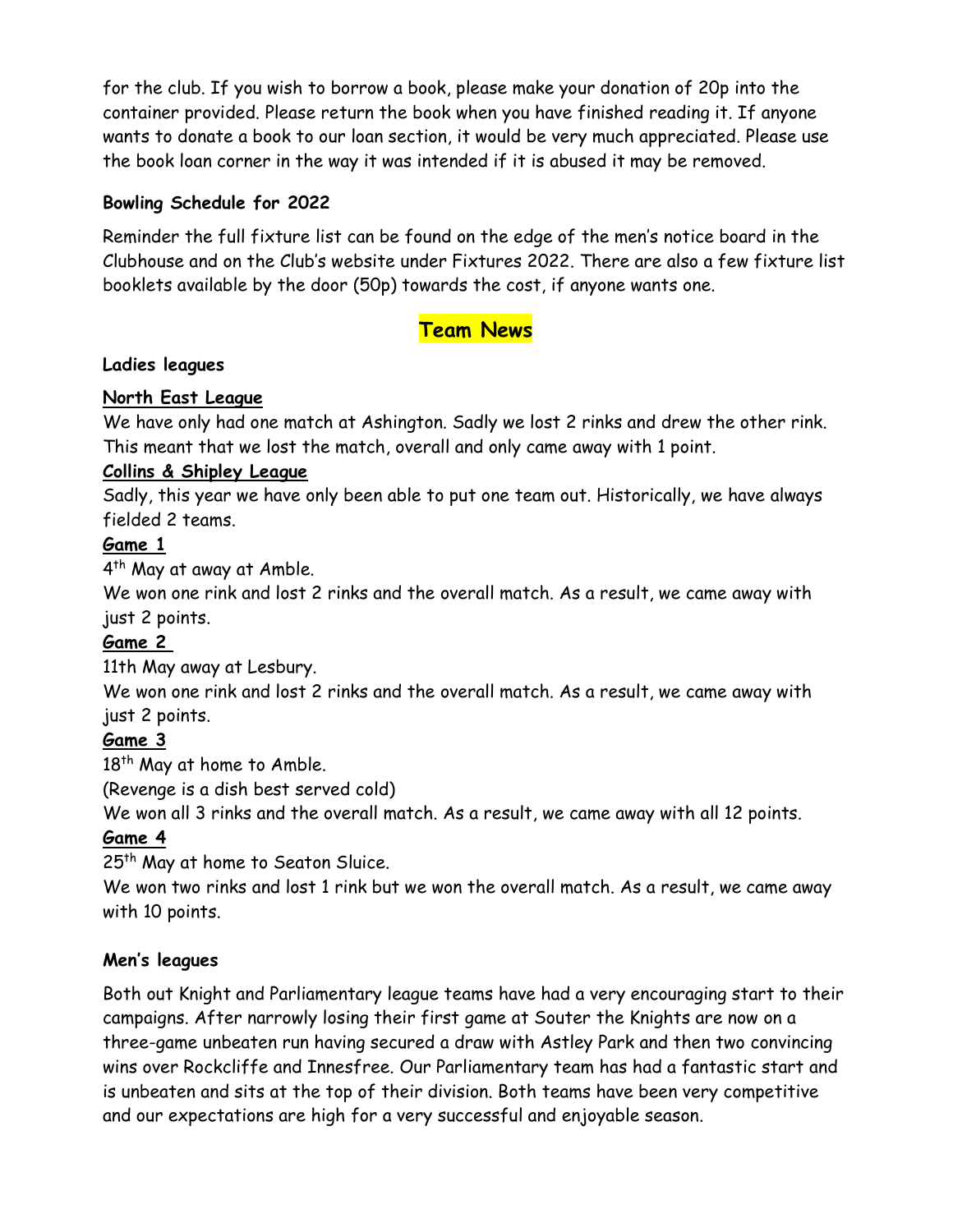# Mixed league

# Public Utilities

The "Public Utilities" is a mixed League which plays on Thursday evenings. The Club currently has two (broadly equal) teams in the League which, for convenience, are called Pont "A" and Pont "B".

We re-entered this League in 2022, (after a 2-year absence due to the Pandemic) and, although we currently play in Division 3, we hope to go higher in the future.

To date, each team has played 3 League matches. Pont 'A" is currently in 2nd place in the League and Pont 'B" is in 6th place. Pont "B" has also played in the P.U. President's Cup, beating Collingwood, and progressing to the next round.

Our Public Utilities Teams are currently rebuilding our pool of players, and we welcome any new players, (either male or female), to add to our resources. The format of this League is particularly suitable for couples who wish to play competitively in the same matches. If anyone is interested in playing in this League, you just need to add your name to one of the lists on the P.U. Noticeboard.

#### Peter Kilmister

# Bowling Equipment for sale

I have put a tentative price tag on the used but still very useful bowling equipment that has been donated by members. All monies raised will go to the club.

Items for Sale - there is a notice board to the left of the Men's notice board where members can list items they wish to sell. If you wish to sell any items, put a card up, if you are looking for any equipment keep an eye on this space.

All the bowls in the office are not for sale, they are there to be used for taster and coaching sessions and by new members who have not purchased their own equipment yet. They should not be removed from the Club (without letting the secretary know) or put into lockers.

#### Locking up the Clubhouse and Shed

Can the last members to leave the club after any event or roll up **please double check** that the lights are off, the building is secure and the shed is locked before leaving. We have had one recent case of the shed being left open and one instance of the water heater being left on. When you close/lock the door check that it has locked fully by trying the handle.